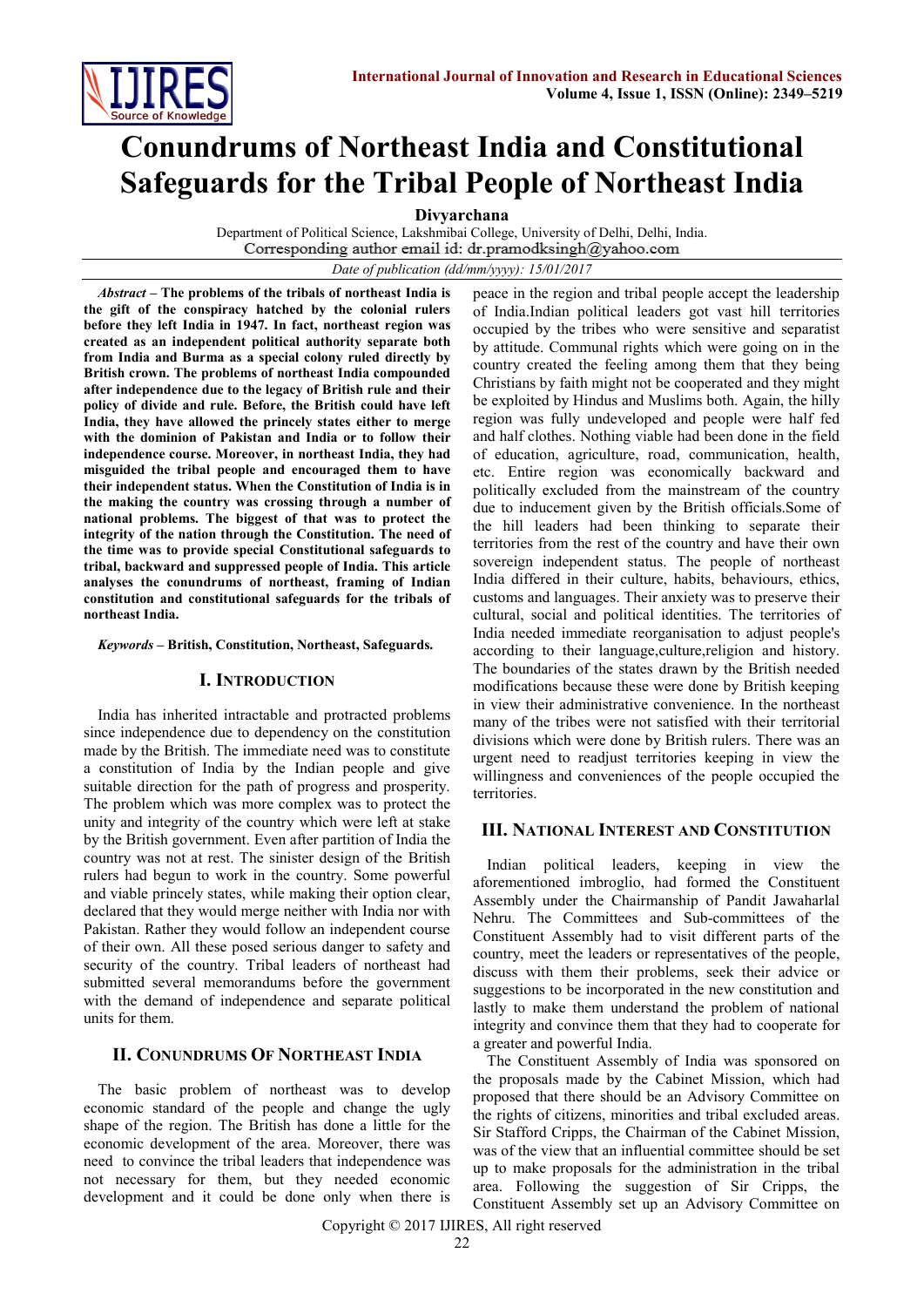

the tribal areas under the Chairmanship of Sardar Vallabhbhai Patel with a view to considering the problems of Assam, as well as the grievances of the tribal people of northeast India. The Advisory Committee further constituted a Sub-Committee under the Chairmanship of Gopinath Bardoloi, the then Chief Minister of Assam, with the purpose to assess and advise on further administrations of the Tribal and Excluded Areas inhabited by the hill tribes of undivided Assam [1]. The Bardoloi Sub-Committee co-opted two more members from each of the hill districts of Assam, but no member was co-opted from Sadia, Balipara, Lakhimpur, Tirap Frontier Tracts, with the result that the people living in these areas remained unrepresented. The tribal people of these areas mostly backward and not much conscious to their future administration. Perhaps that was the reason they could remained silent and went without representation.

In fact, the Assembly was sovereign representative body of the people of India, though no separate elections were held to elect its representatives. It consisted of two types of representatives-elected and nominated. The elected members were those who were elected by the Provincial Legislatures of states while the representatives from the princely states were nominated by their respective rulers. One more category of the members was co-opted who were taken by the members of the Committees or Sub-Committees for their conveniences.

Congress party had the monopoly in Constituent Assembly due to their dominance over the Indian political scene all over the country after independence. Even in the area of northeast region no other party was known to the people except the Congress.Its big leaders like Pandit Jawaharlal Nehru, Dr. Rajendra Prasad, Abul Kalam, Sardar Vallabhbhai Patel, etc. established their reputation even before Indias independence because they were the most popular freedom fighters in India. Thus, the future political status, administrative provisions and the rights of Indian people right from Himalayas to Kanyakumari went into the hand of of Congress leaders. The status of Congress party in the Constituent Assembly can be inferred from these remarks: The Assembly, the Government and the Congress were like the points of the triangle, separate entities, but linked by overlapping membership. They assume a form infinitely meaningful of India [2]. The task before the members of the Constituent Assembly to frame a Constitution for not less than 400 millions people, who differed in their faiths, languages, culture, religion, behaviours, castes, races etc. They have to protect the interests of 40 million untouchables, numerous other minorities and backward tribal people living in the hills and mountains. More arduous and upsetting problem was to protect the integrity of nation by making just and satisfactory provisions for more than 556 Indian states that had been given free option to follow the course of their own choices [3]. The Constituent had some basic objectives upon which the Constitution of India was to be laid down. These objectives were passed by the Assembly by passing a resolution. The objectives which are worth mentioning here are: Wherein shall be guaranteed and secured to all the people of India justice,

social economic and political equality of status, of opportunity, and before the law; ------association and action subject to law and public morality; and Wherein adequate safeguards provided for the minorities, backward and tribal areas, ------Whereby shall be maintained integrity of territory of the Republic and its sovereign rights on land, sea and air according to justice and law of the civilized nations ; and ------[4].

Thus, it is very much obvious that the framers of the Constitution were and conscious of the rights and status of the minorities and the backward as well as tribal people of the country. That is why they passed the resolution with a view to removing all doubts from the mind of such people that they would be neglected over their interests would be overlooked. At the same time, they had to think seriously about the integrity and unity of the country.

When the Bardoloi Sub-Committee having the task to take the viewpoint of the people of northeast India including the tribal and suggest the framers of Constitution to make provisions for them, entered into the zone of northeast India. Firstly they had to meet the leaders of the tribal people and note down their viewpoints. The members while discussing the problems of the tribal people patiently heard them. They had the patience to go through the memorandums what they had placed before the Bardoloi Sub-Committee. These memorandums demanded so many things including improvement in their economic field, education, health, forest, roads, etc. Moreover, they also expressed their doubts about their mingling with the plains people. They expressed the view that if they forced to go with the Indians without any reservation, their cultural, social, religious and ethical identities would be nowhere. Most of the hill people wanted separation from Assam and to have their own political units having separate administrative base in their best interests [5].

Thus, almost all the hill tribes of the northeast wanted to have their at least separate administration so that they would have not been subjected to exploitation and suppression by other people. For example, the Naga leaders placed the demand before the Bardoloi Sub-Committee that the Nagas should be given a separate state under the Republic of India at least for ten years and after expiry of that period, the Nagas would be free to decide the future political status of their security [6]. The Naga leaders were representing their case for the separation of their territory from Assam by placing several memorandums to the British Government and also to the Government of India. The Naga club, which was formed a Naga platform was converted into the Naga Nationalist Council (NNC), a form of political party which comprised of all the politically conscious Naga leaders. It was the NNC which became pioneering to fight for the cause of the Nagas. "Mr. Shakharie, the General Secretary of the NNC, met Pandit Jawaharlal Nehru and raised the issue with him. Pandit Nehru told Shakharie that the Naga Hills was too small to stand by itself politically or economically and they should be isolated there between India and China"[7]. Pandit Nehru assured him that, "It is our policy that tribal area should as much freedom and autonomy as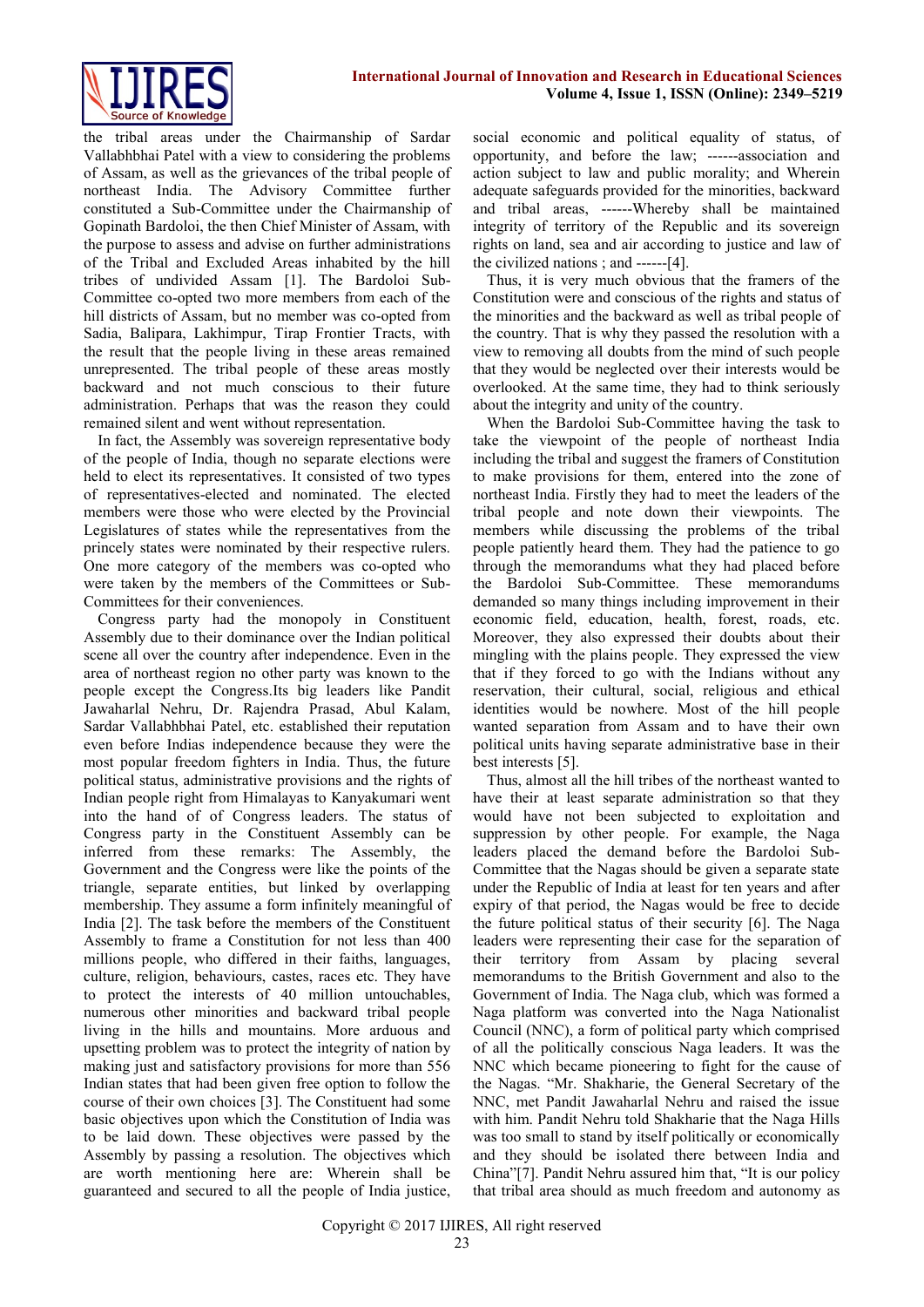

possible so that they can live according to their own customs and desires. Thus the solution should be being the integral part of Assam and yet there would be certain areas of autonomy for its own purposes" [8].

Even the people of Khasi and Jaintia hills expressed their desire to be separated from Assam and put emphasis on their economic development. They agreed to be with Assam for better future but without interference from the peoples of Assam in their local affairs. The people of Khasi and Jaintia hills suggested the members of Bardoloi Sub-Committee for the formation of a new state comprising of the Khasi hills, Jaintia hills and Sardarsahib and this federated state should be federated to Assam.It was further suggested that the federated state should have a national council and its members would be elected on the basis of adult franchise. It should send four elected members to the Provincial Legislature but the Provincial Legislature would be debarred from the authority to legislate on the subjects given to the federated state.The national Council should have the authority to apply or not to apply any Provincial legislation.

When the Bardoloi Sub-Committee entered into the areas of Lushai hills, they found that the Mizo people had no unity with regard to future political status of their own. The Mizo union was a divided house with two factions. The first faction was led by Pachunga and the second one by Dongthuama. The former was in favour of having a District Conference while the latter opposed it. In fact, the Mizo people wanted more autonomies for their internal administration and financial support from the Government of India. The anxiety of the Mizos was how to protect the Lushais from exploitation by the sophisticated plains people.

The leaders of Mikir hills appeared with the Bardoloi Sub-Committee for the establishment of a separate district for the Mikir people so that all the Mikirs could be placed under single administration. The representatives of the people of North Cacher hills and Garo hills also demanded local autonomies with the Bardoloi Sub-Committee.

The members of the Bardoloi Sub-Committee also visited the extreme frontiers of the northeast and met several small tribes who were not in prominence so far. The Kachin Nagas of the Tirap Frontier Tract demanded educational facilities roads, hospitals etc. for their economic progress and prosperity. The Khamtis, the Mishmis and the Abors expressed their desires that they should be represented in the Assam Legislative Assembly. The Miniyongs and the Padams desired separate representation to the Hill Council and also in the Legislative Assembly of Assam.Moreover, they wanted a separate Tribal representative for each tribe under the supervision of a Joint Council of all the Councils.

## **IV. CONSTITUTIONAL SAFEGUARDS FOR THE TRIBAL PEOPLE OF NORTHEAST INDIA**

The members of Bardoloi Sub-Committee left no hill area unvisited and note down patiently the viewpoints and demands of the hill people. The Sub-Committee got convinced that the hill people are basically different people and they were too much sensitive to their local affairs and their social and cultural life which they had been accustomed to centuries. Moreover, due to British negligence their economic condition was very much pathetic. They all wanted to have their separate political and administrative units because they lacked integration among themselves. Each tribe was proud of its supremacy and culture what they had been carrying from the early days. They all had apprehension about the safety and the security of their cultural as well as social values. They knew that they were not in a position to maintain separate state of their own. Hence, they desired to be with India and get the economic benefits. However, it was the Nagas and Mizos who were more advanced and politically more conscious. That is why they had in their mind to have a state of their own either under the Union Republic of India or a sovereign one.

The Bardoloi Sub-Committee, after assessing and observing the demands of tribal people and political, economic and topographical situation of northeast India, prepared its report wherein it included several recommendations for the Constitution and administrative points of the tribal belt of northeast India.The members of the committee found that the entire territories of northeastern region was put under four categories by the British – the plain districts of Assam, the Excluded areas, the partially Excluded areas and the Frontier Tracts. For the hill tracts, the Governor of Assam exercised his powers as the agent of Governor-General. Central government was responsible for meeting the cost of administration for these hill areas. The policy of the British government was to take gradual steps to introduce administration in these areas with the consent of the tribal people.

The Bardoloi Sub-Committee taking into the account the acute backwardness of the tribal people and their tribal attitude recommended that: "All the tribes of province other than Assam, whether living in the plains or in the Partially Excluded Tracts, should as a whole be treated as minority. As regard Assam, condition in hill districts of the Naga Hills, the Lusai Hills and the North Cachar Hills have been excluded on a totally different footing and the atmosphere particularly in the Excluded area is one which is not to be found elsewhere. These areas must, therefore, be treated separately from the rest" (9). It further recommended that the areas of northeast frontier should be classified into two regions : autonomous region and nonautonomous region. The Khasi and the Jaintia Hills, the Naga Hills, the Lusai Hills, the Mikir Hills and the North Cachar Hills should be put under the autonomous region while the Sadia, Balipara and the Tirap Frontier Tracts and the Naga Tribal Area should be brought under the nonautonomous region. For the administration of autonomous region it was suggested that an Autonomous District Council should be formed for each hill district and comprehensive political and administrative authorities should be given to the Autonomous District Council. For the administration of the non-autonomous region recommendation was made that a Regional Council or Local Council should be formed for each frontier track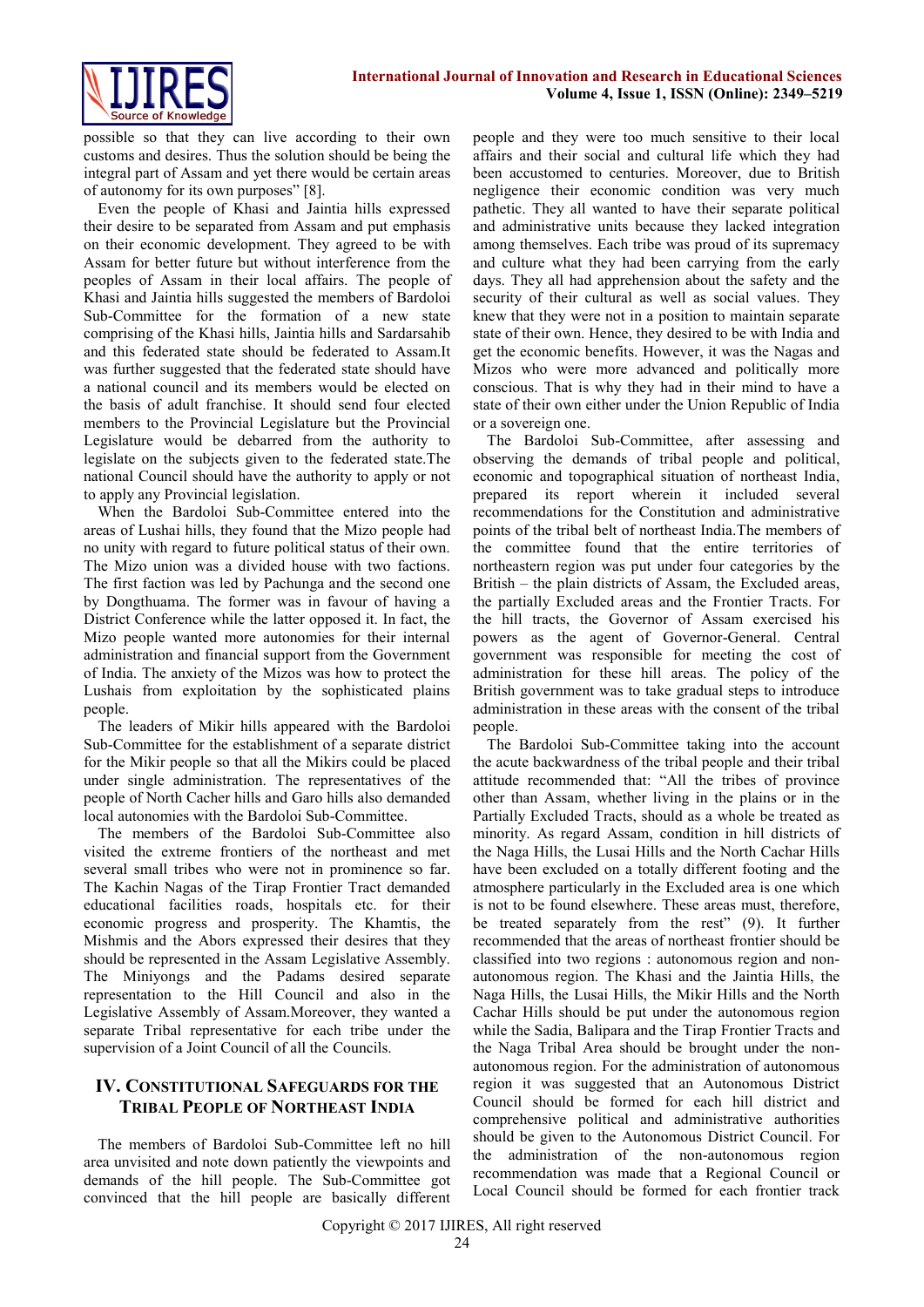[10]. By recommending for the formation of Autonomous District Council and the Regional Council the Bardoloi Sub-Committee protected the hill tribes of Assam from undue interference in their local affairs from Assam Legislative Assembly on the one hand and enabled the tribe to evolve politically on other. That is why the Sub-Committee recommended to give much autonomies and authorities to the District Council and the Regional Council. It recommended that the District Council should have power of legislation over the occupation and use of land, other than land comprising reserved forests.It said that, "The only limitation, we would place upon is to provide that the provincial government need not pay for the occupation of vacant land for public purposes or prevent acquisition of private land also for public purposes, on payment of compensation" [11]. Regarding the forest management, the Sub-Committee recommended that the actual management including appointment of forest staff and granting of contract and leases must be according to the desire and needs of the local people. To provide social and cultural autonomies, the Sub-Committee recommended that the people should have full authority to administer their own social laws with the power to codify and modify them. In the view of the Sub-Committee it was not possible to practice the general code of criminal procedure and civil procedure in the backward tracts or area. Therefore, it suggested that except suits arising out of special laws all ordinary suits should be disposed of by the tribal council or tribal court. In the case of involvement of the non-tribal, they should be tried under regular laws and the provincial government would make special provision for the disputes of the cases [12]. For financial matters, the Sub-Committee recommended that the government of Assam should prepare a development programme for the economic development of the hill areas and the scheme should be financed liberally by both the central and the provincial governments.

Observing the strategic importance of the frontier tracts, the Bardoloi Sub-Committee wanted to give some extraordinary powers to the governor of Assam. Therefore, recommendation was made that the governor may declare any act of the Autonomous District Council null and void if he thought that such an act was, in fact against the national interest or national integration. Realizing the futility of exclusion of any area either Partially Excluded or Excluded, the Sub-Committee expressed the view that all these areas should be represented on the basis adult franchise in the legislature and representation should be given to them in the federal legislature also (Lok Sabha and Rajya Sabha). It was said that, "It is our considered view that the representation for the hills should be guaranteed by statutory provisions if possible". [13] Such view of the Sub-Committee was based on the point that without tribes' representation in the Indian parliament, their view about Indian nationalism would not be strengthened. The members knew well that the exposure of tribal was confined to the hills only. Hence their representation in the central legislature would bring them near to the national view. Regarding the boundaries of hill districts of Assam, it was stated that the boundaries should be drawn so that all the tribal people of the same stock be brought together. The non-tribal people were forbidden to seek elections especially for the provincial legislature on behalf of the tribal people.

Lastly, the Bardoloi Sub-Committee recommended that the Autonomous District Council and Regional Council should be given authority to take up the steps to establish schools, dispensaries and have control and command over them. It was further recommended that the Chairman of the Autonomous District Council of the Mikir Hills and the Cachar Hills should be the Deputy Commissioner or the Sub-Divisional Officers as the case may be as the Exofficio President. In regard to the District Council of other hill districts, it was said that the Chairman should be elected by the members of the District Council. The District Council should be vested with the power to impose taxes on their people. Regarding the control of mines and minerals, the Tribal people had demanded that these would be under the control of the district council and the revenues accruing from the exploitation of mines should not go entirely to the provincial government. The sub-committee said that "We have considered that the best policy is to centralise the management of minerals in the hands of the provincial government subject to the sharing of revenues from minerals and mines. Further, license or lease shall be granted without consultation to the district council concerned." [14]. The district council was given too much power and authorities to handle their local affairs keeping in view their backwardness. The autonomous district council and regional council were to act as the main administrative figure of the hill districts and tribal areas of Assam.

When the Bardoloi Sub-Committees report was placed before the constituent assembly for its consideration and final approval, several members opposed to the formation of the autonomous district council and the regional council on the ground that these provisions would create separatist feelings and attitude among the tribal people. In support of the view Rohini Kumar Chaudhary, member of the Constituent Assembly said that "We want to assimilate the tribal people. If you want to educate the tribal people in the act of self-government, why not introduce the municipal act. If you want to keep them separate, they will combine with Tibet, they will combine with Burma, they will never combine with the rest of India" [15]. Laxminarayan Sahu expressed the view that the district council and the regional council of the hill areas of Assam would certainly move the tribes towards the aloofness with the result that the opportunity for assimilation of those tribes would be missed. One another member of the Assembly said that "The responsibility of the parliamentary life can be shouldered by those who are competent, wise and literate. To views wide political powers into the hands of tribal is the surest method of inviting chaos, anarchy and disorder throughout the length and breadth of the country." [16]

There were some members of the Constituent Assembly who, of course, expressed their views in favour of the report of the Bardoloi Sub-Committee. They expressed the view that the tribal people had been living in prolonged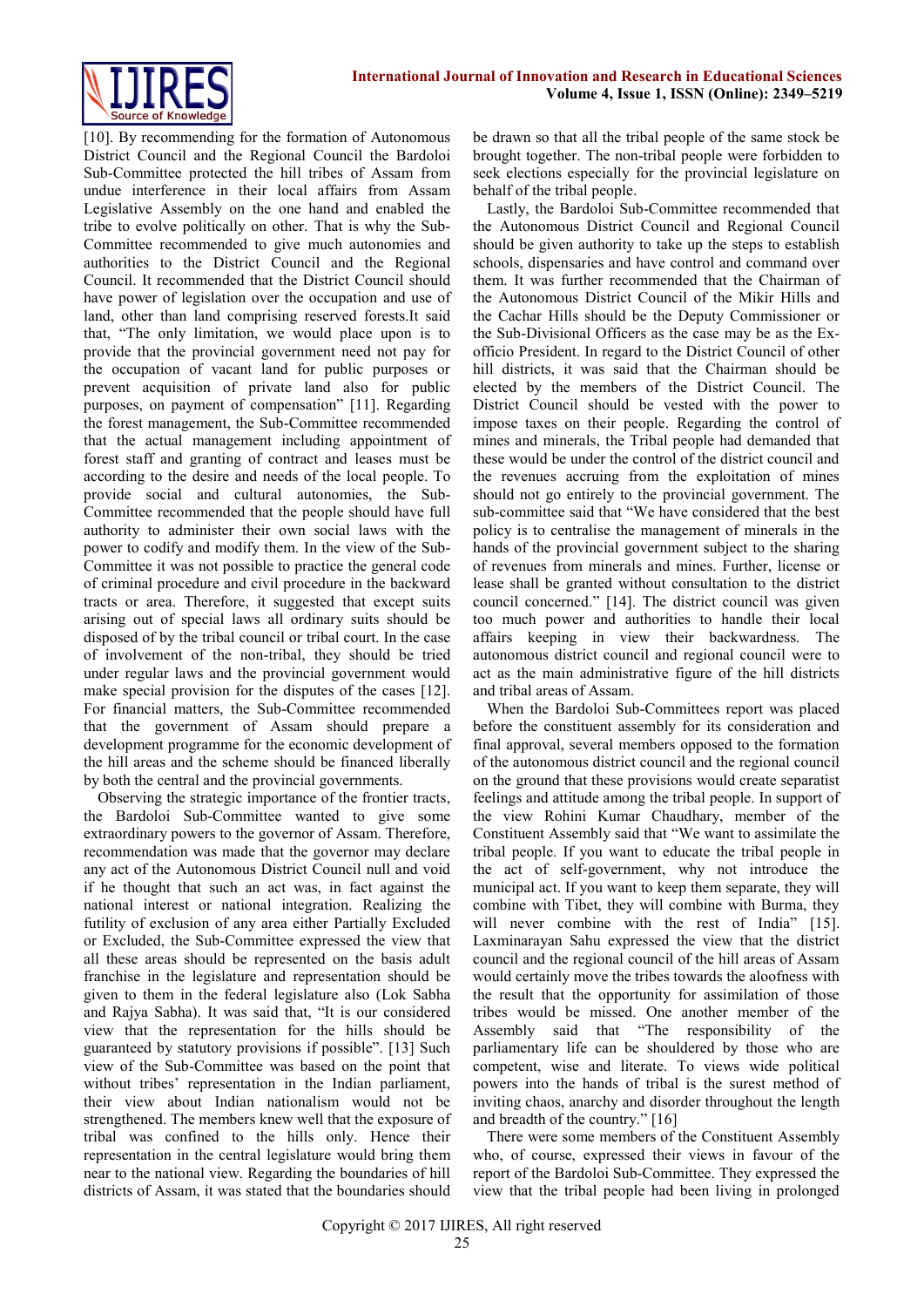

isolation. The British, too, who had won over the tribes by force did not like to interfere in their internal affairs and autonomies. Moreover, these tribes were doubtful and suspicious about the honesty and sincerity of the plains people in their dealing with the tribes. Hence it was essential to give them more autonomies by creating Autonomous District Council and Regional Council.

Ambedkar, the chairman of the Drafting Committee of the constitution, too, expressed his views and favour of granting the hill people more autonomies by creating the Autonomous District Council. He said that the hill tribes basically different with other tribes of India in several matters. Hence, they must be given certain cultural, social and religious and customary autonomies. Refuting the apprehension that the autonomies granted to the hill people encourage them towards separation, Dr. Ambedkar said that the Governor of Assam would be given some special power to check up the separatist tendency if they had. The Legislative Assembly of Assam and the Indian parliament, too, have the power to Legislate for these areas on all matters except a few points. The most effective measure for controlling the tribal administration was that the governor had the authority to suspend, annul, dissolve or suspend a district council. Hence it was futile to think that the creation of the autonomous district council would pose danger to the unity and integrity of India.

After a great deal of discussions and debates the recommendations of the Bardoloi Sub-Committee in regard to the future administration of the hill people of Assam, the Constituent Assembly finally adopted and passed the recommendations with a few modifications. All the tribal areas including Sadiya, Balipara, Lakhimpur and Tirap Frontier Tracts were mentioned in Article 244 of the Indian Constitution which made provisions for the Fifth and the Sixth Schedules. The Fifth Schedule of the constitution laid down a number of provisions for the administration of the Scheduled areas and Scheduled Tribes other than the state of Assam, while the Sixth Schedule included provisions for the tribal areas and tribal people of Assam [17]. The Sixth Schedule was further categorised into two parts, Part 'A' and Part 'B'. Part 'A' deals with the hills district of Assam such as the United Khasi-Jaintia hills, the Lushai Hills and the Naga Hills. Part 'B' deals with the Northeast Frontier Tracts such as the Balipara, Sadiya, Tirap Frontier Tracts of the Naga tribal area.

The Sixth Schedule of the constitution made all the hill districts of Assam autonomous with district councils. Much autonomy was given to the tribal people in social, religious, cultural and economic fields. The tribal areas which were put under the Sixth Schedule Part B were declared autonomous region and separate regional council were provided for them. The governor of Assam was empowered to administer the areas mentioned in the Sixth Schedule Part B as the Agent of the President of India. The governor was also empowered to include, by public notification, any area in the list of autonomous areas, create a new autonomous district, increase the area of any autonomous district, diminish the area of any autonomous district, unite two or more autonomous districts or parts thereof, so as to form an autonomous district, define the boundaries of any autonomous district and finally exclude any area from the list of the autonomous districts.

The most important feature of the Sixth Schedule was that it provided for formation of an autonomous district council for each hill district incorporated in the constitution. The maximum strength of the council was prescribed twenty-four. Three-fourth of the members of the council were to elected on the basis of universal franchise. Rest of the members were to be nominated. These hill districts were made autonomous with a view to protecting the cultural, religious and social interests of the hill people and give them religious autonomies and manage their own respective affairs as they had demanded. The tribal areas which had been placed under Part B of the Sixth Schedule were also given much more autonomies. The governor of Assam who was made responsible for "to make rules for the constitution of the district council and the regional council in consultation with the existing tribal Councillors other representatives of the tribal organisation within the autonomous districts or regional council was put as controlling and supervising authority over the district councils" [18].

According to the constitutional provisions, both the district council and the regional council were granted to make rules for the composition of subordinate local councils or bodies, the appointment of officers and officers of the district councils and the regional council and also to fix the qualifications for the members of these councils [19]. These councils were also authorised to regulate agriculture, the allotment of occupation of land other than reserved forests, the use of any canal or water resource for agricultural purposes and the establishment of village or town committees or councils and their powers [20]. They were also given powers to manage affairs concerning election of the civil chiefs or village headmen. For the welfare of the people and the growth of the hill areas, the district and regional councils were given enormous powers in matters such as inheritance of property, marriage laws and social customs, maintenance of trade and education, construction of roads and bridges, hospitals, dispensaries, markets, cattle pounds etc. [21]. Besides all these, the constitution also made provisions for the Nagas representation in the legislature of Assam. Some of the hills representatives were to be appointed as ministers or deputy minister for the affairs of the hill people in the government of Assam. It is notable that though the Naga people were given representation in the legislative assembly of Assam, it could not make any law for the Naga people without the consent of the Nagaland district council. The Sixth Schedule provided that "no act of state legislature in respect of the tribal affairs should apply to any autonomous district unless the district council so directs" [22].

No doubt, the constitution of India made by the constituent assembly provided numerous autonomies for the hill people, the district council and the regional council were authorised to act freely so far the local tribal affairs were concerned. But they were not supreme authorities. For their supervision, control and direction the governor of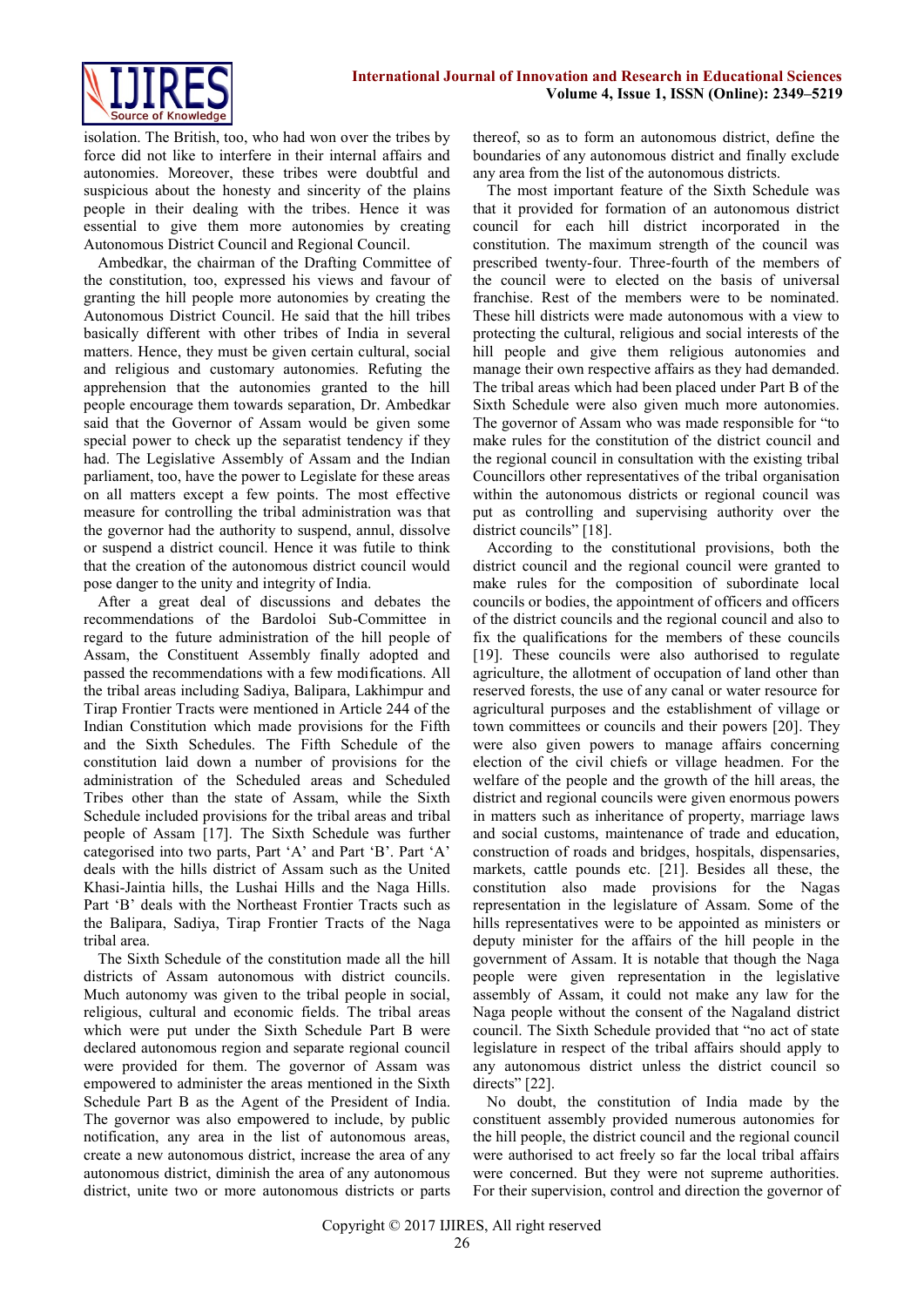

Assam was given some discretionary powers whereas he may "by public notification, direct that any act of the parliament or of the legislature of the state shall not apply to such district or any part thereof subject to such exception or modifications as he may specify in the notification" [23]. Again the governor was entrusted with the authority to appoint a commission any time to examine and to report of any matter specified by him relating to the administration of autonomous district and autonomous region [24]. He was also authorised to annul or suspend an Act or resolution of the district council or regional council if in the opinion of the governor such an act would endanger the safety of India [25]. He had the authority to dissolve both the district council and the regional council if it was recommended by the commission appointed for the purpose and decide a new date for reconstruction of the dissolved council or might take the administration of the area under his direct control or he might place the administration of such area under the control of a commission appointed by him [26].

Besides all these, the framers of the Indian constitution also inserted some more articles in the constitution for the welfare of the tribal people. For instance, according to Article 275 special fund can be made available from the Consolidated Fund of India for the development of the tribal areas of Assam. Part XVIII of the constitution provided for the representation seats in the Lok Sabha and the Rajya Sabha for the members of Scheduled Tribes [27]. Article 365 provides that the claim of the member of the scheduled tribes shall be taken into consideration consistent with the maintenance of efficiency of administration in appointment to central and state service. Article 336 empowers the President of India to appoint a special officer to investigate the working of safeguards which are made to protect the interests of the tribes. According to article 329 the President of India also may appoint a commissioner after expiry of ten years from the commencement of the constitution to report on the administration of the scheduled areas and the welfare of the scheduled tribes. Under such power of the President, commissions have been appointed several times and the interest of the tribal people have been protected. After the implementation of Mandal Commission some more seats have been reserved in the government services for the tribal people. Besides all these, the constitution or under the provisions of the constitution many welfare schemes have been made for the development of the tribal people and their land. For instance, the students right from the lower level to the higher education, are given good amount per month in the name of the scholarships or stipends. The seats for the tribal students in the higher technical education have been reserved which have enabled them to obtain technical certificates and degrees which help them to obtain good government jobs. The government of India spends a lot of money on the travelling and touring of the tribal students to the rest of the country with a view to exposing them outside of their respective states. In their respective states more than eighty percent native people are appointed in the government jobs.

#### **V. CONCLUSION**

Thus, it is quite obvious that the framers of the Indian constitution keeping in views the backwardness of the hill people have provided a lot of safeguards for the tribal to protect their interests and preserve their identity. For their welfare, the constitution has specific provisions. The makers of the Indian constitution fully considered the report of the Bardoloi Sub-Committee and most of their recommendations were given place in the constitution. It appears that the makers of the constitution were of the view that the constitutional safeguards for the tribal people and autonomies given to them would definitely please them and their prolonged habit of separation would gradually decrease and they would willingly accept the mainstream They would develop the sense of participation and be integral part of the country. When these provisions were brought in practise in northeast, it was the Naga people first to challenge them and boycott the constitutional provisions. The constitution made by the Indian people came into being on 26 January, 1950. Meanwhile the Naga people had prepared their mind not to accept anything other than a sovereign Nagaland. No doubt, the Indian leaders by making personal visits to the Naga Hills or by sending various deputations tried to convince the Naga people that their demand was futile and it could not be accepted. They were asked or rather requested to accept the mainstream of the nation and work for the development of the people of their people under the constitutional provisions, but all in vain because nothing could convince the Naga leaders. As a result, the history of Nagaland took a different decisive turn where no way was left other than to shed blood. The lead given by the naga militants encouraged other hill people to come ahead with more demands refuting the constitutional safeguards and autonomies. However, the people of the Khasi and the Jaintia Hills, Frontier Tracts, and North Cachar happily accepted the constitutional provisions. The autonomous districts councils were formed in these areas soon after implementation of the constitution.

#### **REFERENCES**

- [1] Rao, V.V., "A Century of Tribal Politics of North East India", 1874-1974, New Delhi, 1996, pp. 158-76.
- [2] Kapoor, A.C., "Select Constitution", Delhi, 1979, p.80.
- [3] Memorandum of the Cabinet Mission on, "States, Treaties and paramountcy", 12 May, 1946.
- [4] The Constituent Assembly Debates, "Text of the Resolution" Clause 5, New Delhi, 1948, pp.60-62.
- [5] Constituent Assembly Debates, Vol. VII, No. 1, Appendix 'C', Report of the Sub –Committee.
- [6] North Eastern Frontier of Assam, Tribal and Excluded Areas, Part-II, Delhi, 1948, pp.109-10.
- [7] *Ibid.*, pp.132-33.
- [8] *Ibid.*
- Alemchiba, M. "A Brief Historical Account of Nagaland, Kohima", 1970, pp.166-67.
- [10] Constituent Assembly Debates, Vol. VIII, No. 1, Part II, *op. Cit*., pp.132-33.
- [11] *Ibid.*
- [12] *Ibid.* pp.133-35.
- $Ibid.$
- [14] *Ibid.*,137-38.

Copyright © 2017 IJIRES, All right reserved